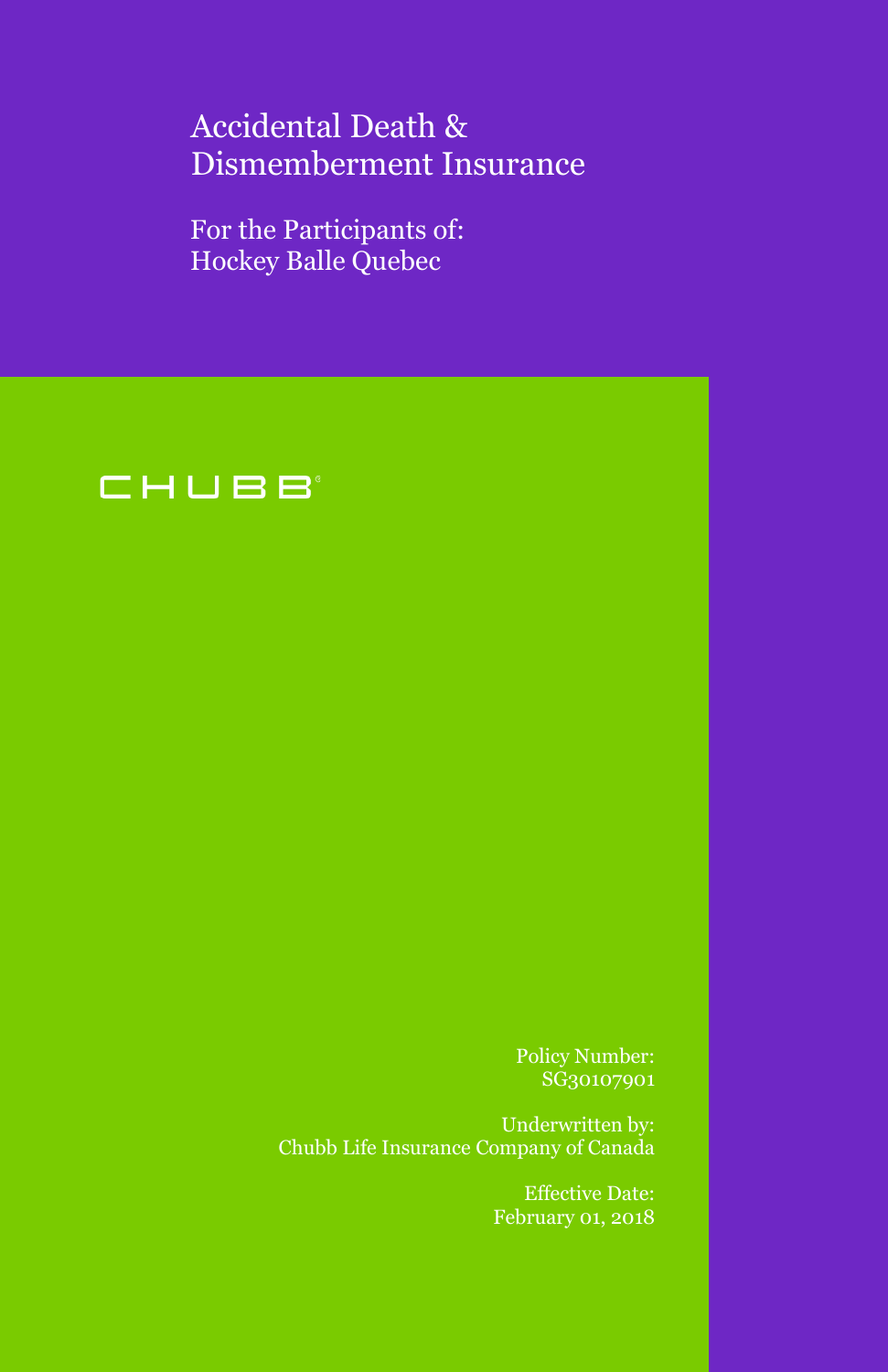This brochure has been prepared in connection with a group plan underwritten by Chubb Life Insurance Company of Canada ("Chubb Life"). For ease of reference it contains a brief description only and does not mention every provision of the contract issued. Please remember that rights and obligations are determined in accordance with the contract and not this brochure. For the exact provisions applicable, please consult your Employer.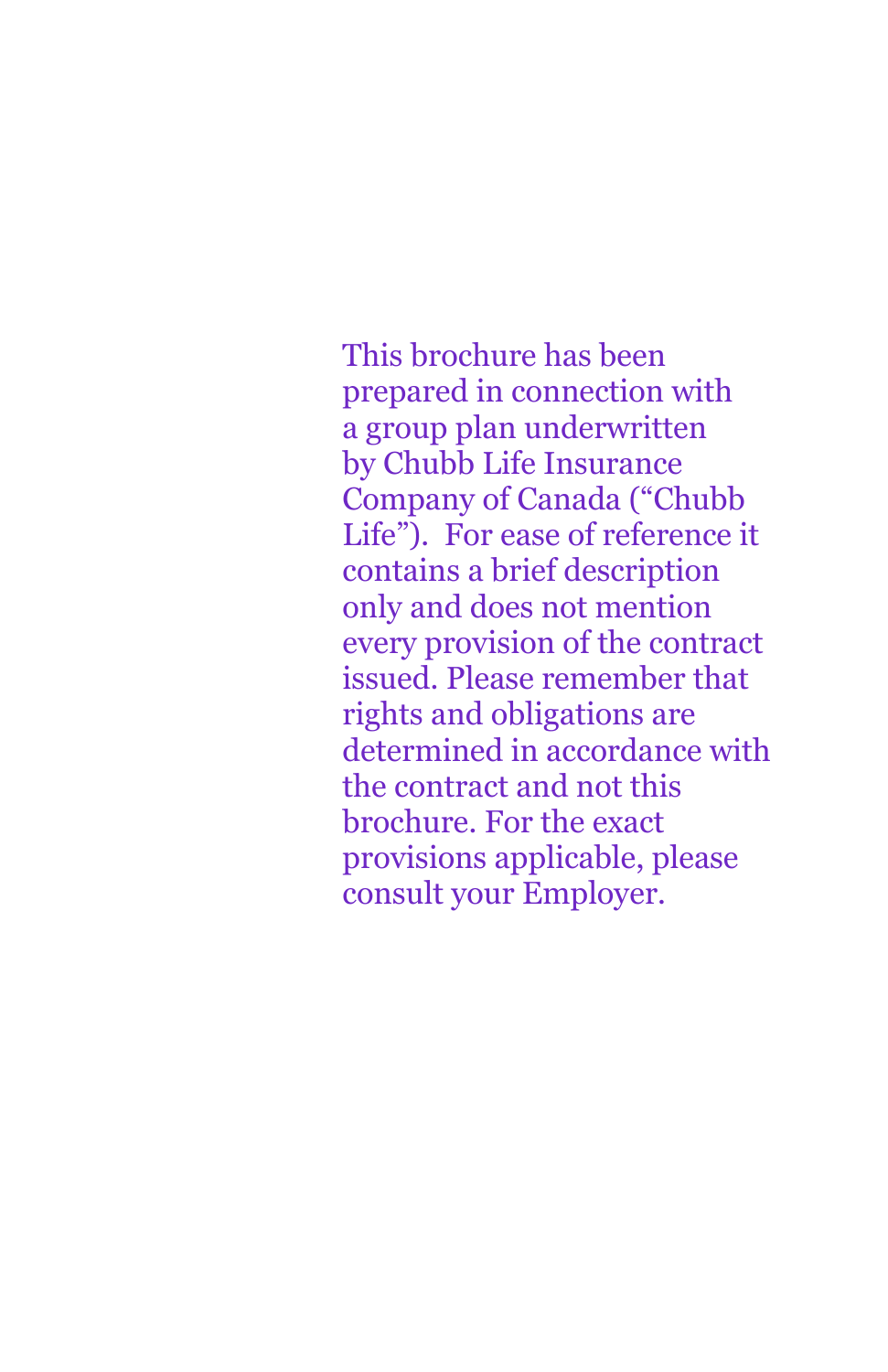#### **COVERAGE**

Chubb Life will pay the benefits described in the policy for any accident which happens while an Insured Person is participating in a practice session or game of a sport program offered by the Policyholder, which session or game is approved by and under the supervision of proper authority of the Policyholder.

 team, directly to or from such practice session or game. Coverage includes travelling as a group with 3 or more Insured Persons of the

#### **ELIGIBILITY**

 All participants whose names are on file with the Policyholder. Total Disability – Weekly Accident Indemnity is applicable to participants under age 65.

#### **BENEFIT AMOUNT**

#### Flat \$10,000

In the event of your death, the benefit amount is payable to your Estate.

#### **SCHEDULE OF LOSSES**

#### **Accidental Death & Dismemberment**

 If such injuries shall result in any one of the following specific losses within one year from the date of the accident, Chubb Life will pay the percentage of the benefit amount, based on the amount stated under the benefit amount section, however, that not more than one (the largest) of such benefits shall be paid with respect to injuries resulting from one accident.

#### **Percentage of Benefit Amount**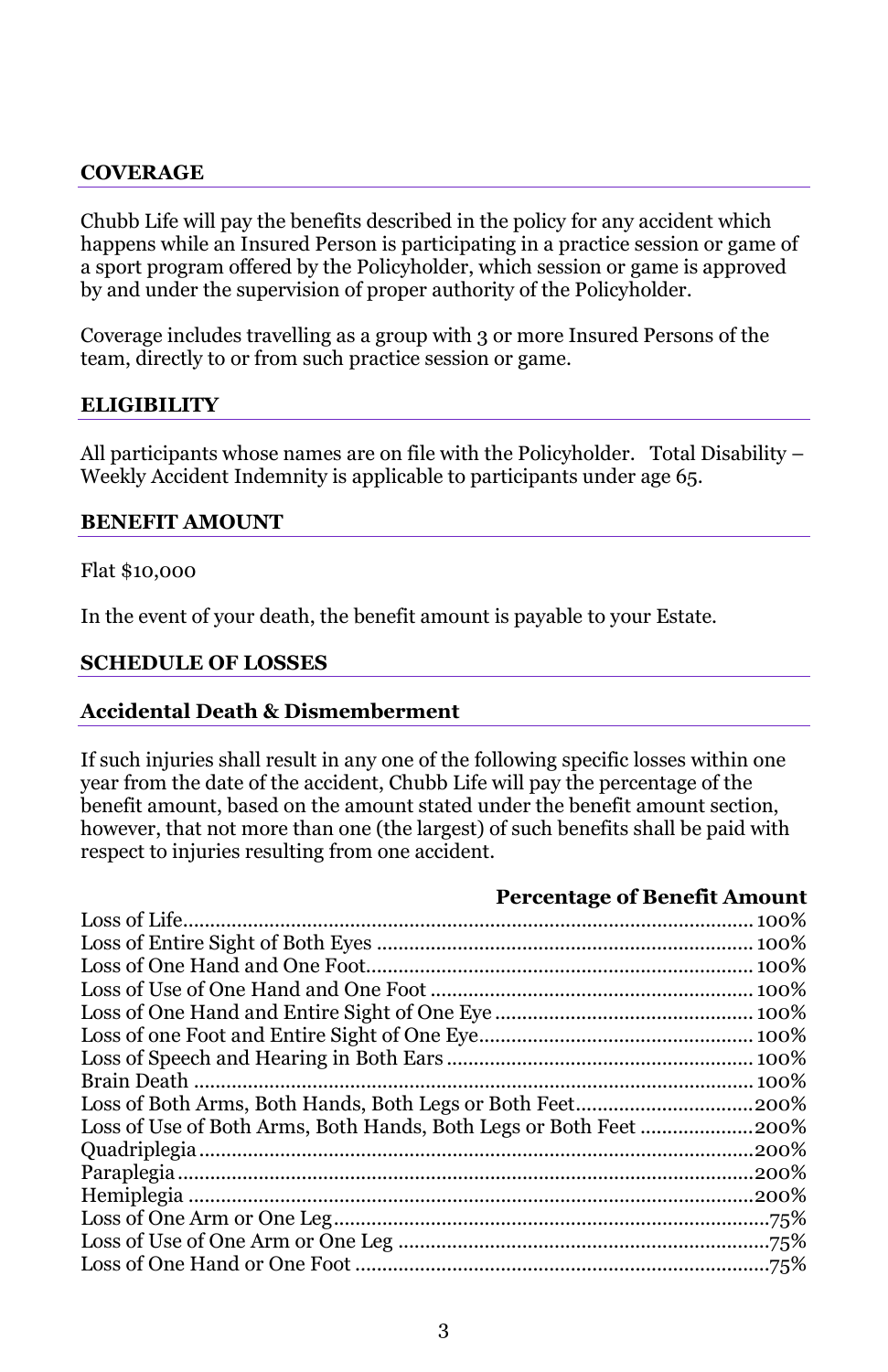through or above the elbow or knee joint; with respect to eye, the total and Finger of Same Hand" or "Loss of Four Fingers of Same Hand", the actual of a hand, foot, arm or leg as described above, the Chubb Life Insurance will pay **"Loss"** shall mean with respect to hand or foot, the actual severance through or above the wrist or ankle joint; with respect to arm or leg, the actual severance irrecoverable loss of sight; with respect to speech, the total and irrecoverable loss of speech which does not allow audible communication in any degree; with respect to hearing, the total and irrecoverable loss of hearing which cannot be corrected by any hearing aid or device; with respect to "Loss of Thumb and Index severance through or above the metacarpophalangeal joints of the same hand (the joints between the fingers and the hand); with regard to toes, the actual severance through or above the metatarsophalangeal joints (the joints between the toes and the foot) of the same foot. If the insured suffers complete severance the amount specified in the Schedule of Losses if the severed limb is surgically reattached, whether successful or not.

 of upper and lower limbs of one side of the body), means the complete and irrecoverable paralysis of such limbs, provided such loss of function is continuous for 180 consecutive days and such loss of function is thereafter determined on **"Loss"** as used with reference to quadriplegia (paralysis of both upper and lower limbs), paraplegia (paralysis of both lower limbs), and hemiplegia (total paralysis evidence satisfactory to Chubb Life to be permanent.

 function is continuous for 12 consecutive months and such loss of function is **"Loss of Use"** shall mean the total and irrecoverable loss of function of an arm, hand, foot, leg or thumb and index finger of same hand provided such loss of thereafter determined on evidence satisfactory Chubb Life to be permanent.

**"Brain Death"** means irreversible unconsciousness with total loss of brain function; and complete absence of electrical activity of the brain, even though the heart is still beating.

All benefits that are payable at 200% of the Principal Sum are subject to an all policies combined maximum benefit amount of \$1,000,000.

# **Permanent Total Disability**

After one year of "continuous total disability" and if the Insured Person is then "permanently and totally disabled", Chubb Life will pay a Permanent Total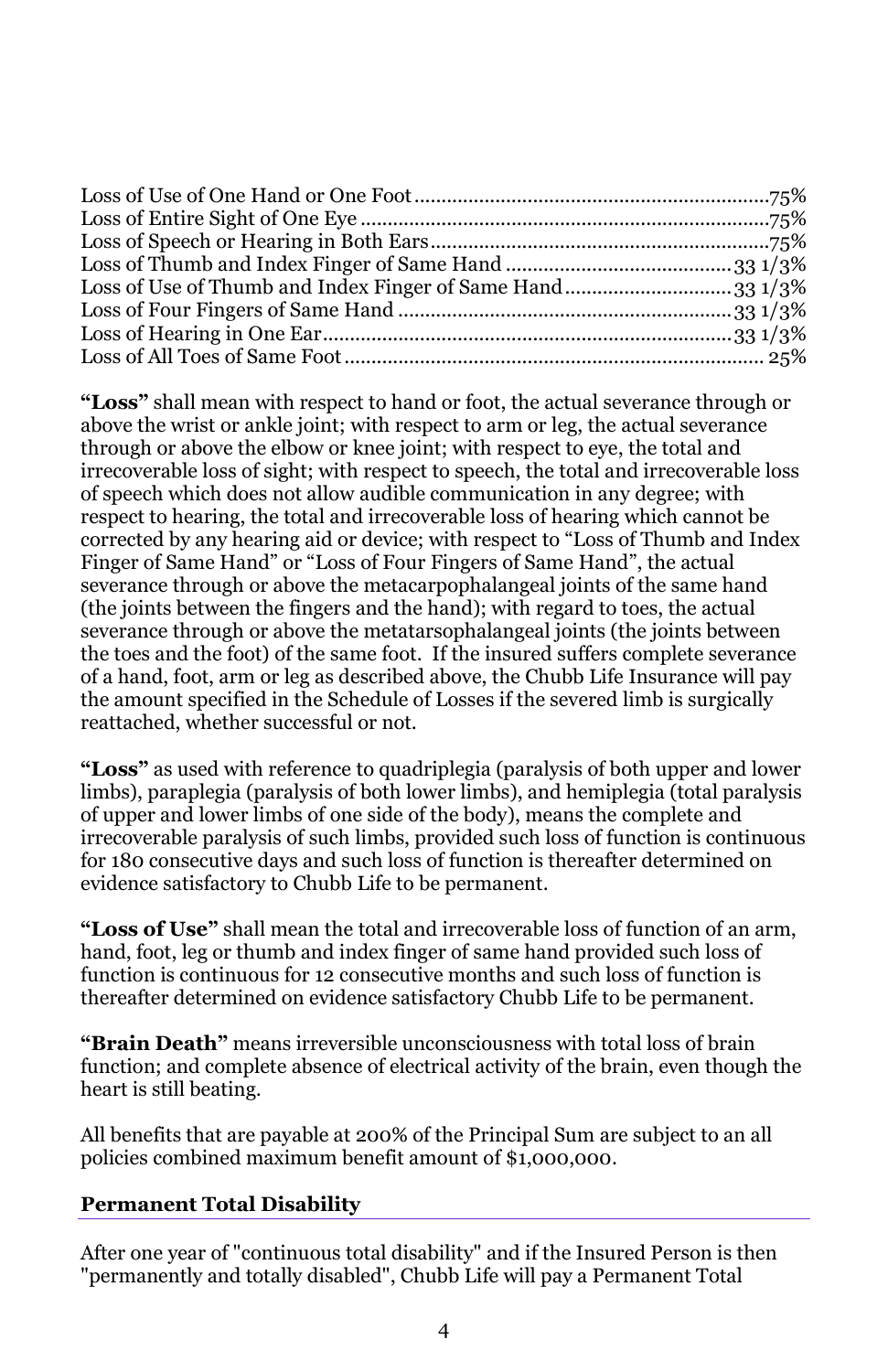Schedule of Losses on account of such injuries. Disability Benefit equal to \$10,000 less payments, if any, made under the

 commence within 30 days after the date of accident, means the Insured Person's "Continuous total disability", which must result from such injuries and complete inability during the first year thereof to perform the substantial and material duties of his occupation.

 without assistance from another person. Also, the Insured Person must be two (2) of the six (6) Activities of Daily Living without assistance from another for Chubb Life. The Insured Person's inability to actually obtain employment is not a "Permanently and totally disabled" means Injury which prevents an Insured Person from performing at least two (2) of the six (6) Activities of Daily Living, determined on evidence satisfactory to Chubb Life, to be and remain, as of twelve (12) months after the date of the Injury, incapable of performing at least the remainder of his or her life. The disability must be determined to be total, permanent, and irreversible and certified to be such by a Physician acceptable to criteria to qualify for the Permanent and Total Disability benefit.

Activities of Daily Living" means the following six (6) activities:

- including the ability to use ostomy supplies or other devices such as 1. *Maintaining continence*: controlling urination and bowel movements, catheters;
- 2. *Transferring*: moving between a bed and a chair, or a bed and a wheelchair;
- 3. *Dressing*: putting on and taking off all necessary items of clothing;
- 4. *Toileting*: getting to and from a toilet, getting on and off a toilet, and performing associated personal hygiene;
- 5. *Eating*: performing all major tasks of getting food into the body; and
- 6. *Bathing*: washing in either a tub or shower, including the task of getting in or out of the tub or shower.

# **Total Disability – Weekly Accident Indemnity**

If within 30 days from the date of accident such injuries totally disable you, Chubb Life will pay weekly indemnity in the amount of 70% of gross weekly earnings to a maximum of \$100 per week for such continuous total disability from the first day, and you were seen by a physician for the consecutive period thereof not exceeding a maximum of 52 weeks, during which you are unable to perform the substantial and material duties of your occupation.

The payment of weekly indemnity shall terminate upon the occurrence of any loss for which indemnity is payable under Accidental Death & Dismemberment or Permanent Total Disability, but the amount paid hereunder shall be in addition to and not reduce any benefits otherwise payable under Accidental Death & Dismemberment or Permanent Total Disability.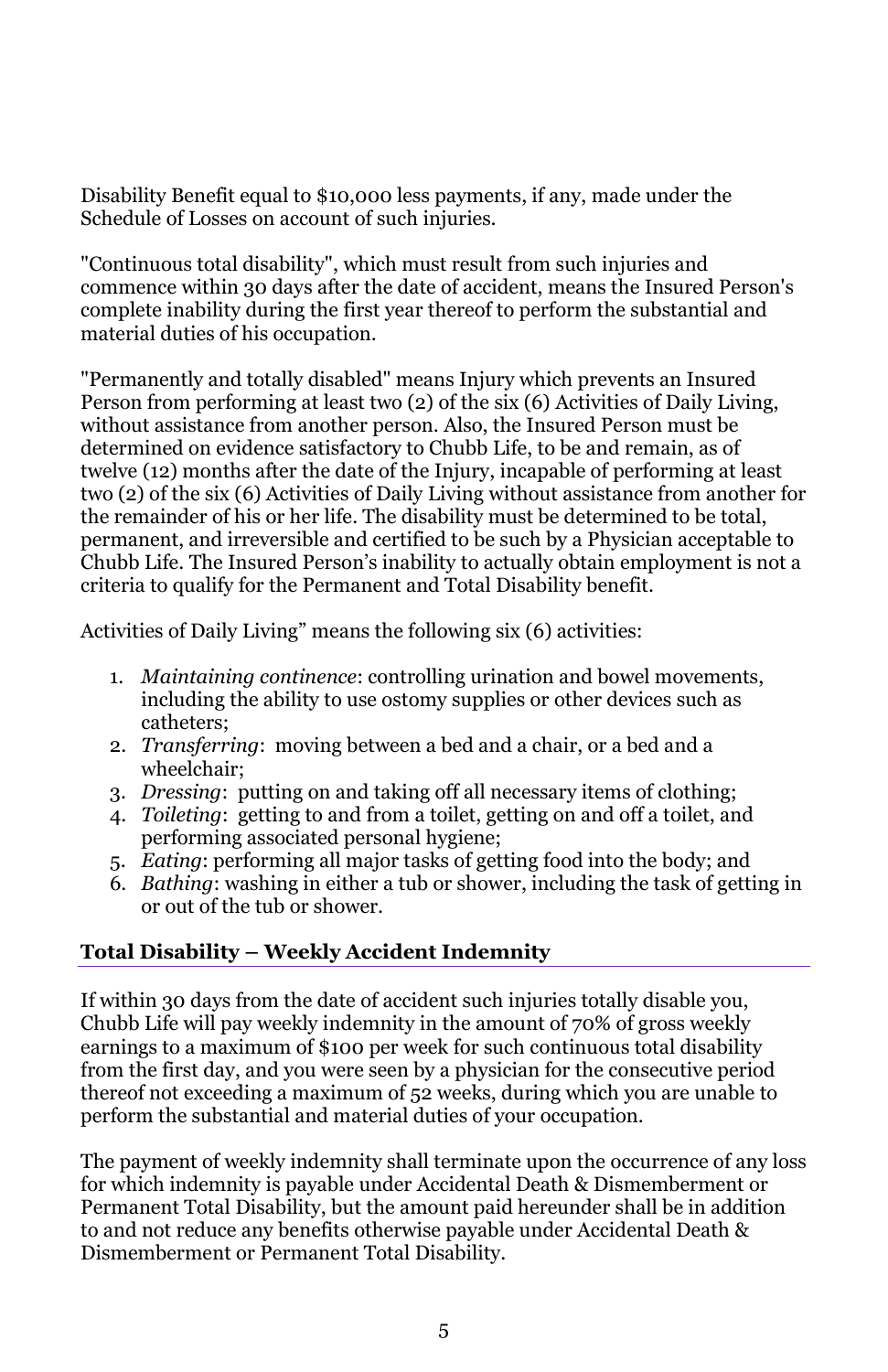## **Recurrent Disability**

Your disability will be considered to be a recurrence of previous disability provided all the following conditions are met:

- a. You have received Weekly Indemnity Benefits payable under the policy.
- b. You become disabled again with 30 days of having returned to active employment on a full-time basis.

The subsequent disability is due to an injury which is directly related to the cause of the immediately preceding disability.

If the disability is considered to be recurrent, the Weekly Indemnity Benefit is subject to all the provisions of this benefit with the following exceptions:

- a. You're entitled to the commencement of the Weekly Indemnity Benefit on the date the disability recurred.
- b. The Weekly Indemnity Benefit will be based upon the same earnings level as at the original date of disability.

If the disability is not considered to be recurrent, all the provisions of the policy will apply as they would to a new claim.

## **Other Sources of Income**

 Chubb Life may reduce the Weekly Indemnity Benefits payable by the amount of While you are disabled, you may be eligible for income from other sources. If so, such other income so that total income from all sources does not exceed 70% of gross pre-disability income. Other sources of income include:

- a. any benefits payable under the Employment Insurance Act;
- b. any disability benefits payable under the Canada/Quebec Pension Plans;
- c. any work loss provision in mandatory "No Fault" auto insurance, if the reduction is permitted by law;
- d. any workers' compensation benefits;
- e. any wage or salary for work performed.

# **Accident Medical Reimbursement Expense**

Chubb Life shall pay the expenses, except expenses which have been recovered from or which could have been recovered from:

- a) any Provincial Hospital Insurance Plan and/or
- b) any other group or individual insurance contract or health plan incurred by the Insured Person for the necessary following services while under the regular care and attendance of a legally qualified physician or surgeon, other than the Insured Person: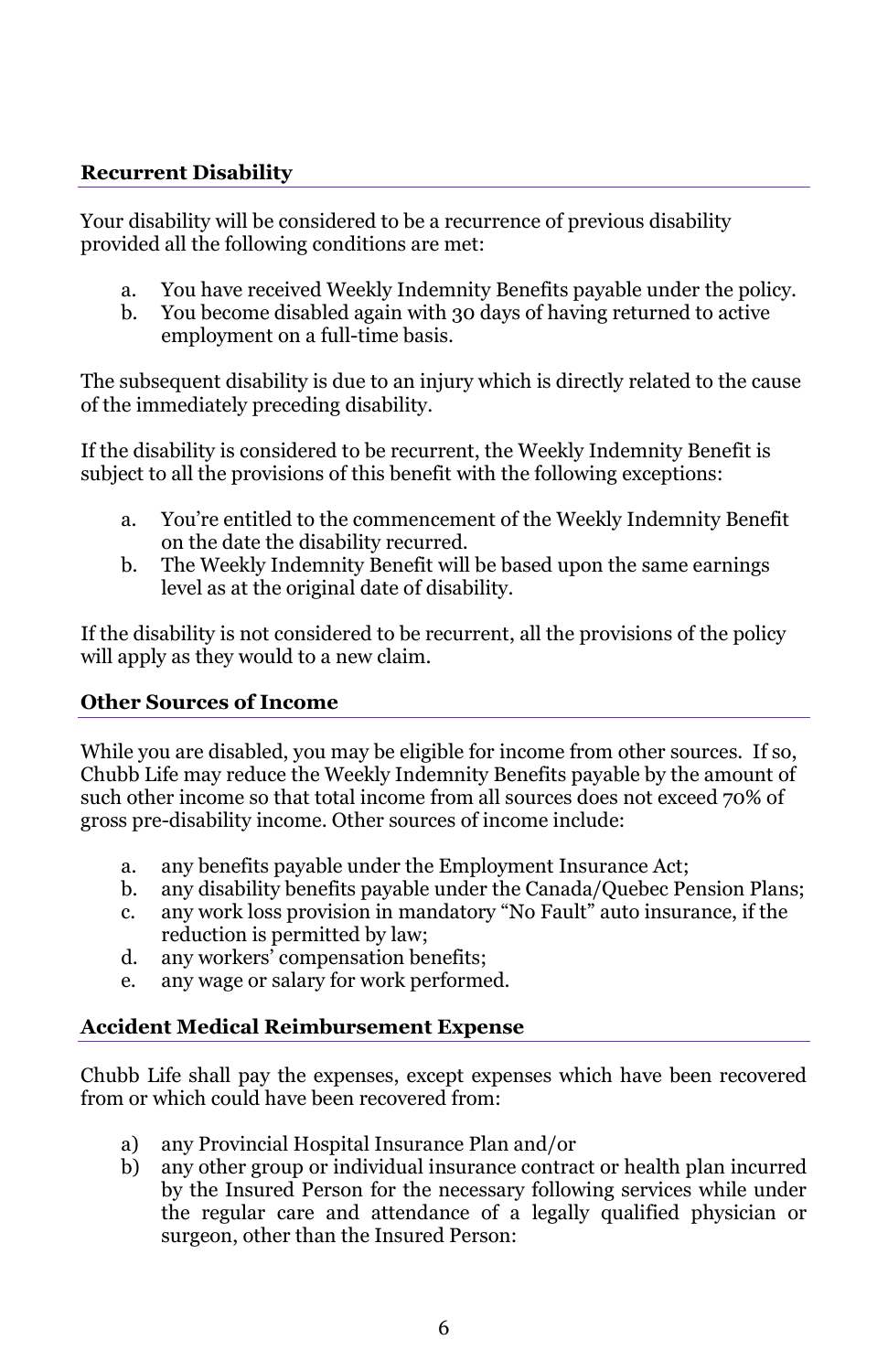- (1) Private duty nursing by a licensed graduate nurse (R.N.) or other recognized attendant care person who does not ordinarily reside in the Insured Person's home or is not a member of his/her immediate family;
- (2) Transportation, recommended by a legally qualified physician or surgeon, when such service is provided by a professional ambulance service;
- (3) Hospital Care for semi-private room and board, up to \$75 a day over the cost of standard ward care;
- (4) Rental of a wheelchair, iron lung and other durable equipment for therapeutic treatment, not to exceed the purchase price prevailing at the time rental becomes necessary;
- (5) Reasonable and customary charges for a chiropractor, osteopath, chiropodist, naturopath, podiatrist, physiotherapist, speech and massage therapist if Provincial Healthcare benefits have reached their maximum;
- (6) Drugs and medicines which legally require a written prescription and prescribed by a legally qualified physician or surgeon and dispensed by a pharmacist;
- (7) Expenses for hearing aids, crutches, splints, casts, cast materials, trusses and braces or other orthotic or prosthetic devices if prescribed by a legally qualified health care practitioner.

These services must be furnished to such Person within two years after the date of the accident as the result of injury, provided that:

- a) the first such expense incurred within twenty-six weeks after the date of the accident; and
- b) with respect to all such expenses incurred as the result of one accident, such payment shall be the lesser of the actual expenses incurred to a maximum benefit of \$10,000, as applicable to such Person and this benefit.

The term "Provincial Hospital Insurance Plan" means a hospital insurance plan established pursuant to the Hospital Insurance and Diagnostic Services Act of Canada.

## **Accident Dental Expense**

 accident, not to exceed in the aggregate the amount of Dental Expense of \$5,000 as the result of any one accident. When injury to whole and sound teeth shall, within 30 days from the date of the accident, require treatment, replacement or x-rays by a legally qualified dentist or dental surgeon, Chubb Life will pay the necessary expense actually incurred therefore by or behalf of an Insured Person within 52 weeks after the date of the

Teeth which have been capped or crowned shall, for purposes of the policy, be considered whole and sound except where they have undergone endodontics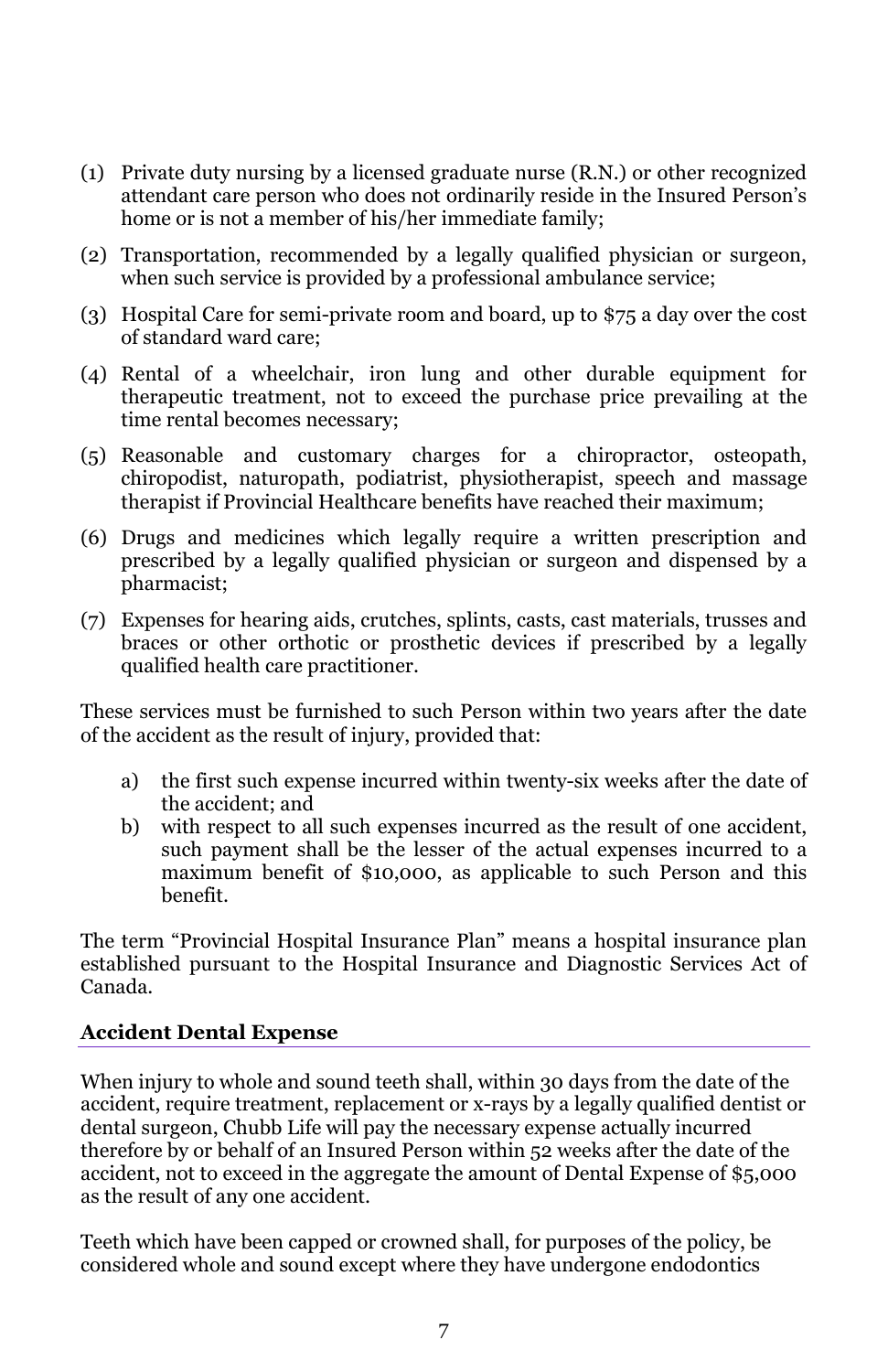treatment. If an injury to a capped or crowned tooth causes damage to the remaining tooth structure requiring the preparation of a new cap or crown Chubb Life shall cover the cost of treatment necessitated thereby. If a cap or crown is damaged or dislodged without injury to the remaining tooth structure, the policy shall not cover the cost of treatment necessitated thereby.

Any payments made under this section shall be in accordance with the schedule of fees published by the Dental Association in the Province or territory of the Insured Person's residence.

## **Fracture Benefit**

When injury results in any of the fractures and dislocations listed in the following schedule, Chubb Life will pay the amount specified for such, up to a maximum of \$500, and not more than one such indemnity, the largest, shall be payable as the result of any one accident.

# **For complete fracture (including Greenstick type fracture)**

## **For Complete Dislocation**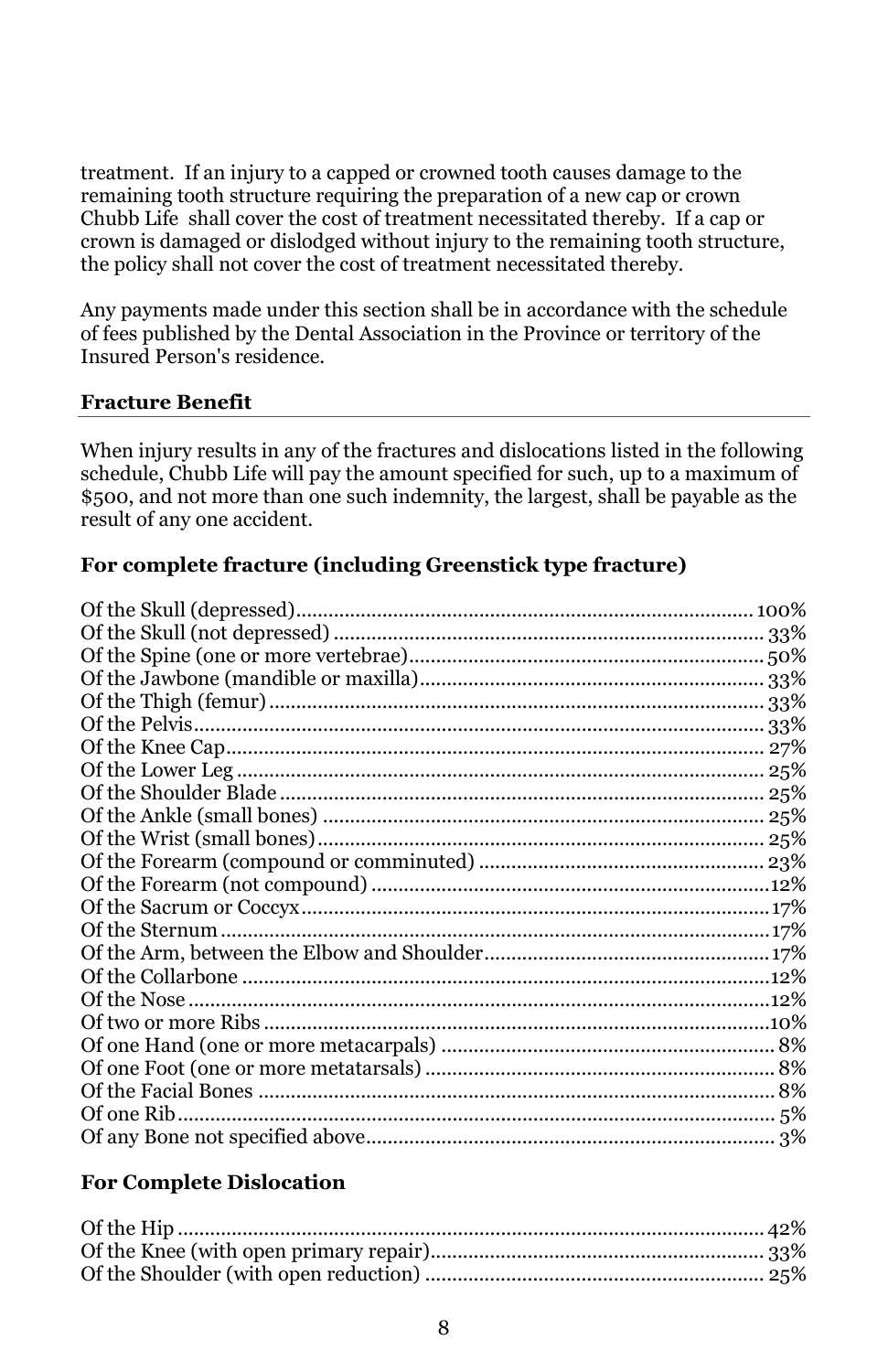## **Severance of tendon or tendons**

## **Miscellaneous**

| Knee-injured and requiring surgery       |  |
|------------------------------------------|--|
|                                          |  |
| Bone operation – injured portion removed |  |
|                                          |  |
|                                          |  |

## **EXCLUSIONS**

The plan does not cover any loss, which is the result of:

- a. Intentionally self-inflicted injuries, suicide or any attempt thereat, while sane or insane;
- b. Declared or undeclared war, or any act or war, terrorism, riot or or international organization thereof; insurrection, or service in the armed forces of any country, government
- c. Travel or flight in an aircraft owned or leased by the Policyholder, an Insured or a member of an Insured's household, or aircraft being used for any test or experimental purpose, firefighting, power line inspection, pipeline inspection, aerial photography or exploration except to the extent such travel or flight is provided in the "Hazards Insured Against" section of the Accidental Death & Dismemberment portion of the policy;
- d. Losses occurring while the Insured Person is serving on full-time active duty in the Armed Forces of any country or international authority (any premium paid to be returned by Chubb Life pro-rata for any such period of full-time active duty);
- insurance, including, but not limited to, the payment of claims. All e. This insurance does not apply to the extent that trade or economic sanctions or other laws or regulations prohibit us from providing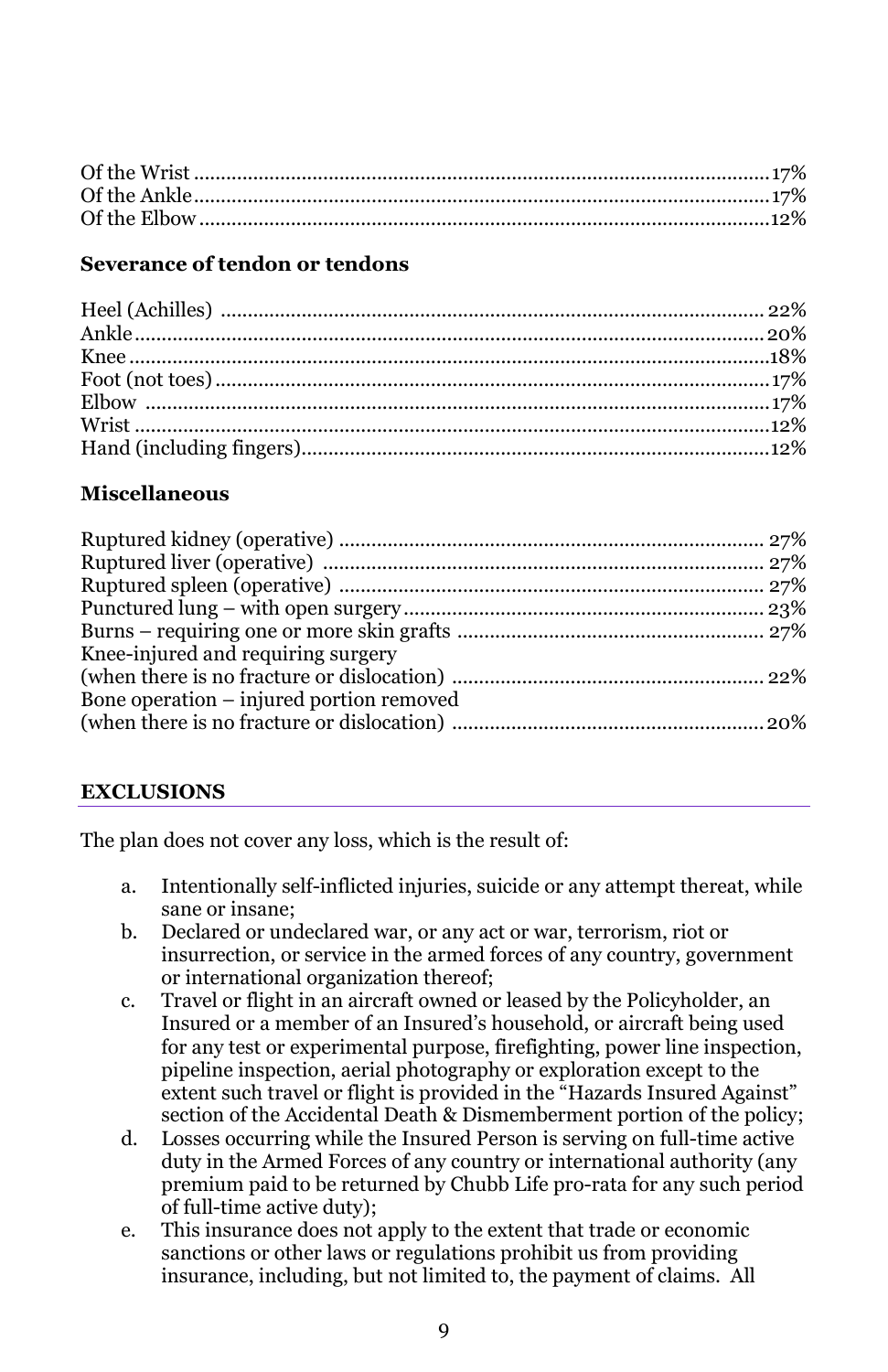other terms and conditions of the policy remain unchanged.

## **EXPOSURE AND DISAPPEARANCE**

Loss resulting from unavoidable exposure to the elements shall be covered to the extent of the benefits afforded you.

If your body has not been found within one year of disappearance, stranding, sinking or wrecking of the conveyance in which you were riding at the time of the accident, it shall be presumed, subject to all other conditions of this policy, that you suffered a loss of life resulting from bodily injuries sustained in an accident covered under this policy.

# **HOW TO CLAIM**

In the event of a claim, claim forms can be obtained from the Plan Administrator.

Notice of claim must be given to Chubb Life within 30 days from the date of the accident, the beginning of the disability or after the survival period, and subsequent proof of claim must be submitted to Chubb Life within 90 days from the date of the accident or after survival period.

 In no event, will Chubb Life accept notice of claim beyond one (1) year. Failure to give notice of claim or furnish proof of claim within the time prescribed in the policy condition will not invalidate the claim if the notice or proof is given or furnished as soon as reasonably possible and if it is shown that it was not reasonably possible to give notice or furnish proof within the time so prescribed.

## **GENERAL PROVISIONS**

# **Beneficiary**

An Insured Person has the right to name a beneficiary when he applies for insurance.

If, upon the death of the Insured Person, there is no surviving beneficiary, the benefit shall be payable in one sum to the Estate of the Insured Person.

All other indemnities of the policy will be payable to the Insured Person.

 law. Chubb Life assumes no responsibility for the validity of such designation or An Insured Person can change his beneficiary at any time, where permitted by change of beneficiary.

The beneficiary designation made by the Insured Person (if any) under the replaced policy has been retained. The Insured Person should review the existing designation to ensure it reflects his/her current intention.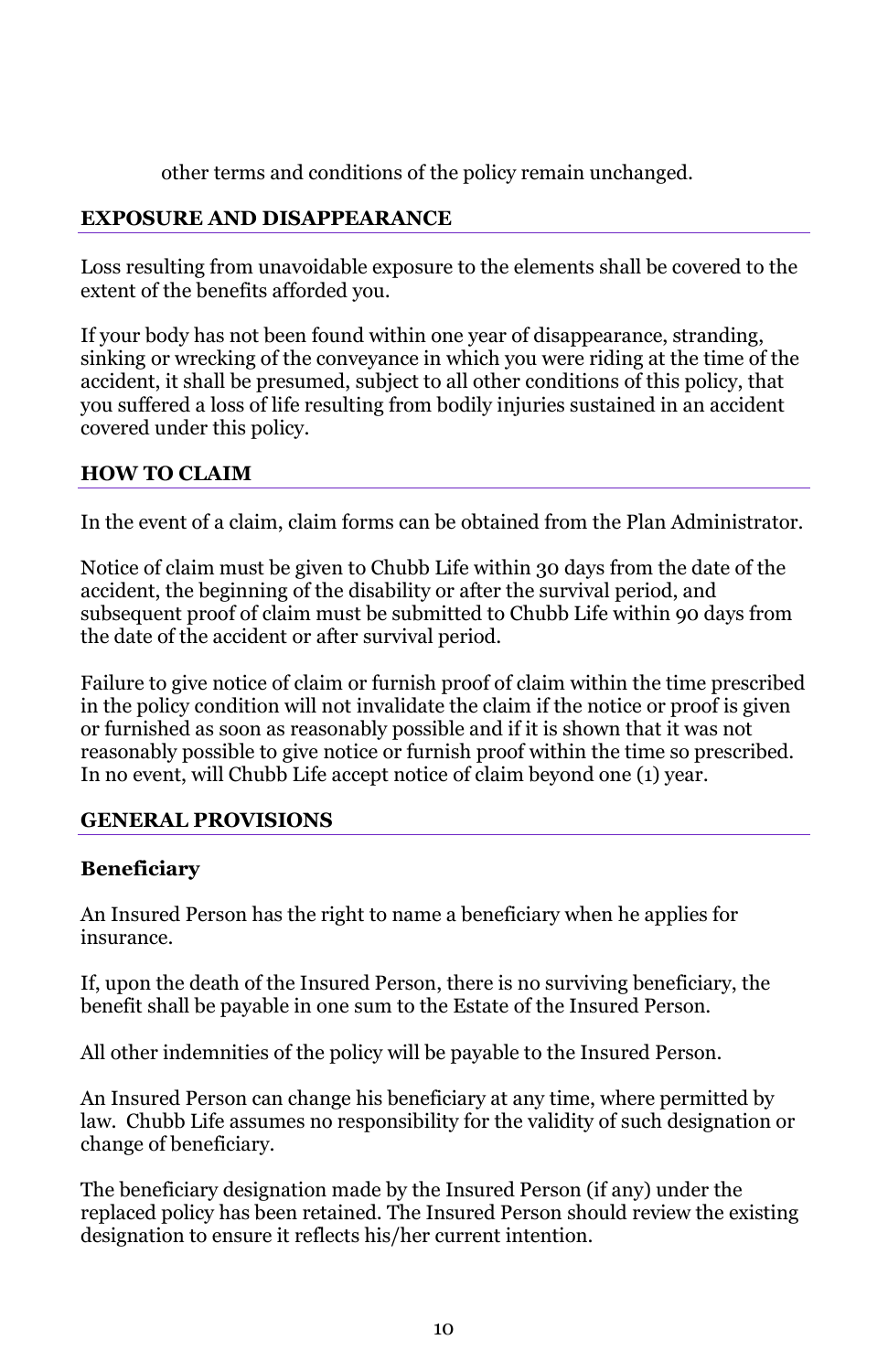#### **The policy contains a provision removing or restricting the right of the Insured Person to designate persons to whom or for whose benefit insurance money is to be payable.**

# **Legal Actions**

 legislation in the Insured's province of residence. Every action or proceeding against an insurer for the recovery of insurance money payable under the contract is absolutely barred unless commenced within the time set out in the Insurance Act, Limitations Act, 2002 or other applicable

# **Change of Insurer**

An Insured Person under a former policy may not be excluded from the new policy or be denied benefits solely because of a pre-existing condition limitation that was not applicable or that did not exist in the former policy, or because the person is not at work on the date of coming into force of the new policy.

The Insured Person and any claimant under the policy has the right, as determined by law applicable in the Insured Person's province of residence, to obtain a copy of his/her application, any written evidence of insurability (as applicable) and the Policy, on request, subject to certain access limitations.

0118